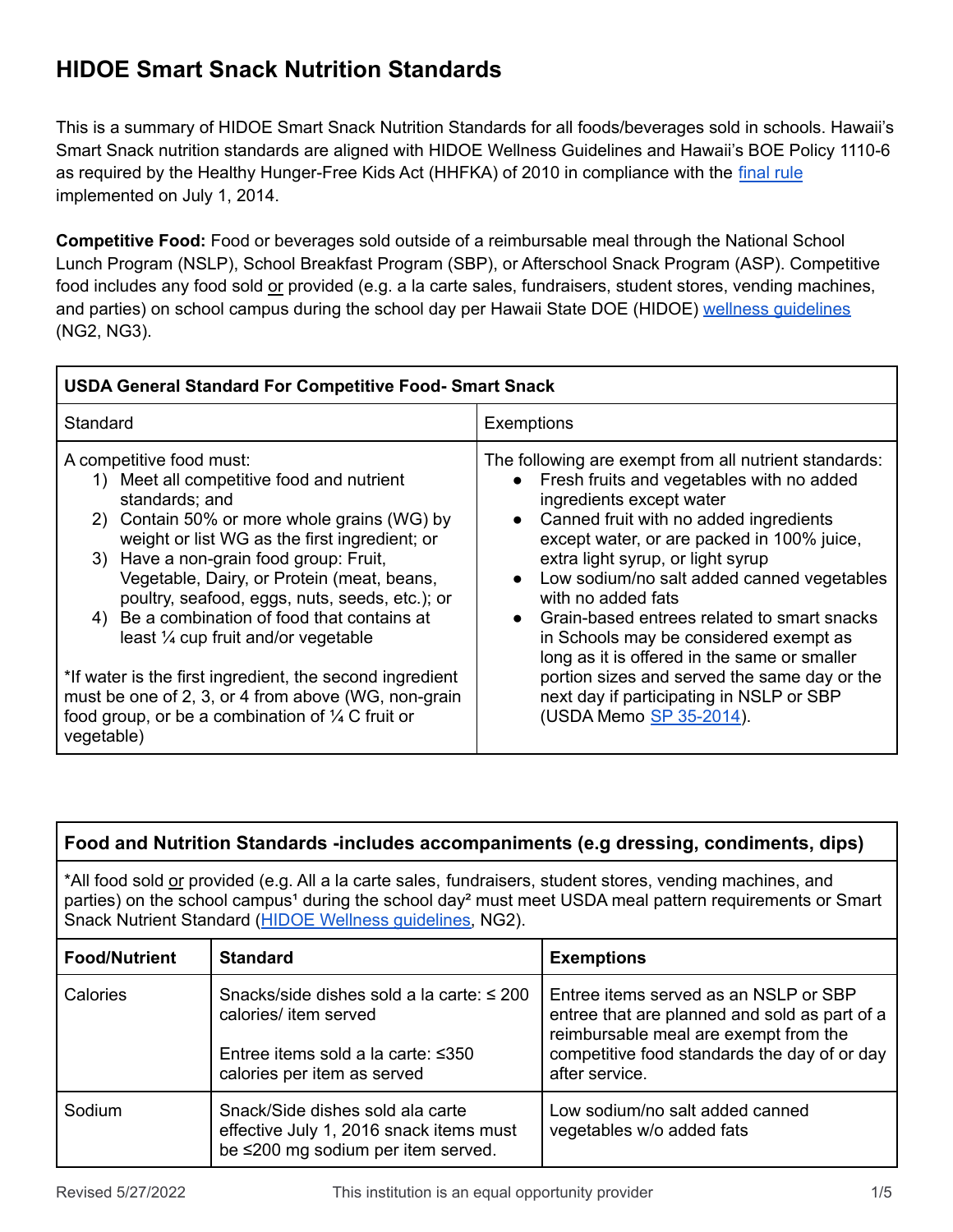| Entree items sold ala carte: ≤350 calories<br>per item served |                                                                                                                                                             |  |  |  |
|---------------------------------------------------------------|-------------------------------------------------------------------------------------------------------------------------------------------------------------|--|--|--|
| Must have ≤35% calories from total fat as<br>served           | Reduced-fat cheese (part-skim mozzarella)<br>is exempt from the total fat standard.                                                                         |  |  |  |
|                                                               | Nuts seeds and nut/seed butter are exempt<br>from the total fat standard.                                                                                   |  |  |  |
| Must have <10% of calories from<br>saturated fat              | Products with only dried fruit w/nuts and/or<br>seeds w/o added nutritive sweeteners or<br>fats                                                             |  |  |  |
|                                                               | Seafood w/o added fat                                                                                                                                       |  |  |  |
| portion).                                                     | Whole eggs w/o added fat                                                                                                                                    |  |  |  |
| Must have $\leq$ 35% of total sugar by weight<br>per serving  | Fresh/frozen fruits and vegetables w/o<br>added ingredients except water                                                                                    |  |  |  |
|                                                               | Canned fruit with no added ingredients<br>except water, or are packed in 100% juice,<br>extra light syrup, or light syrup                                   |  |  |  |
|                                                               | Dried/dehydrated fruits/vegetables, whole<br>or pieces, w/o added nutritive sweeteners                                                                      |  |  |  |
|                                                               | Dried fruits, whole or pieces w/nutritive<br>sweeteners for processing and or<br>palatability purposes (i.e. cranberries, tart<br>cherries, or blueberries) |  |  |  |
|                                                               | Zero grams of trans fat $(50.5$ g per                                                                                                                       |  |  |  |

<sup>1</sup> The school campus is defined as all areas of the property under the jurisdiction of the school that are accessible to students during the school day.

² The school day is defined as the period from midnight to 30 minutes after the end of the school day or the USDA afterschool snack program if participating.

#### **Beverage Nutrient Standards** \*All beverages sold or provided (e.g. All a la carte sales, fundraisers, student stores, vending machines, and parties) on the school campus during the school day must meet USDA meal pattern requirements or smart snack nutrition standards. (HIDOE Wellness [guidelines](https://www.hawaiipublicschools.org/TeachingAndLearning/HealthAndNutrition/WellnessGuidelines/Pages/home.aspx), NG3) Prohibited and Allowed Allowed No caffeine, w/ the exception of trace amounts of naturally occurring caffeine substances (e.g. chocolate milk) No artificial colors No artificial flavors No Drinks  $>8$  oz. servings other than plain water (e.g. no sodas, coffee, tea, sports drinks, energy Water (no limit/portion size, plain, with or w/o carbonation)- students have access to free drinking water during meal times and throughout the school day at multiple locations around campus (HIDOE Wellness Guidelines, NG7) Maximum 8 oz serving: Milk- unflavored 1% or fat-free; milk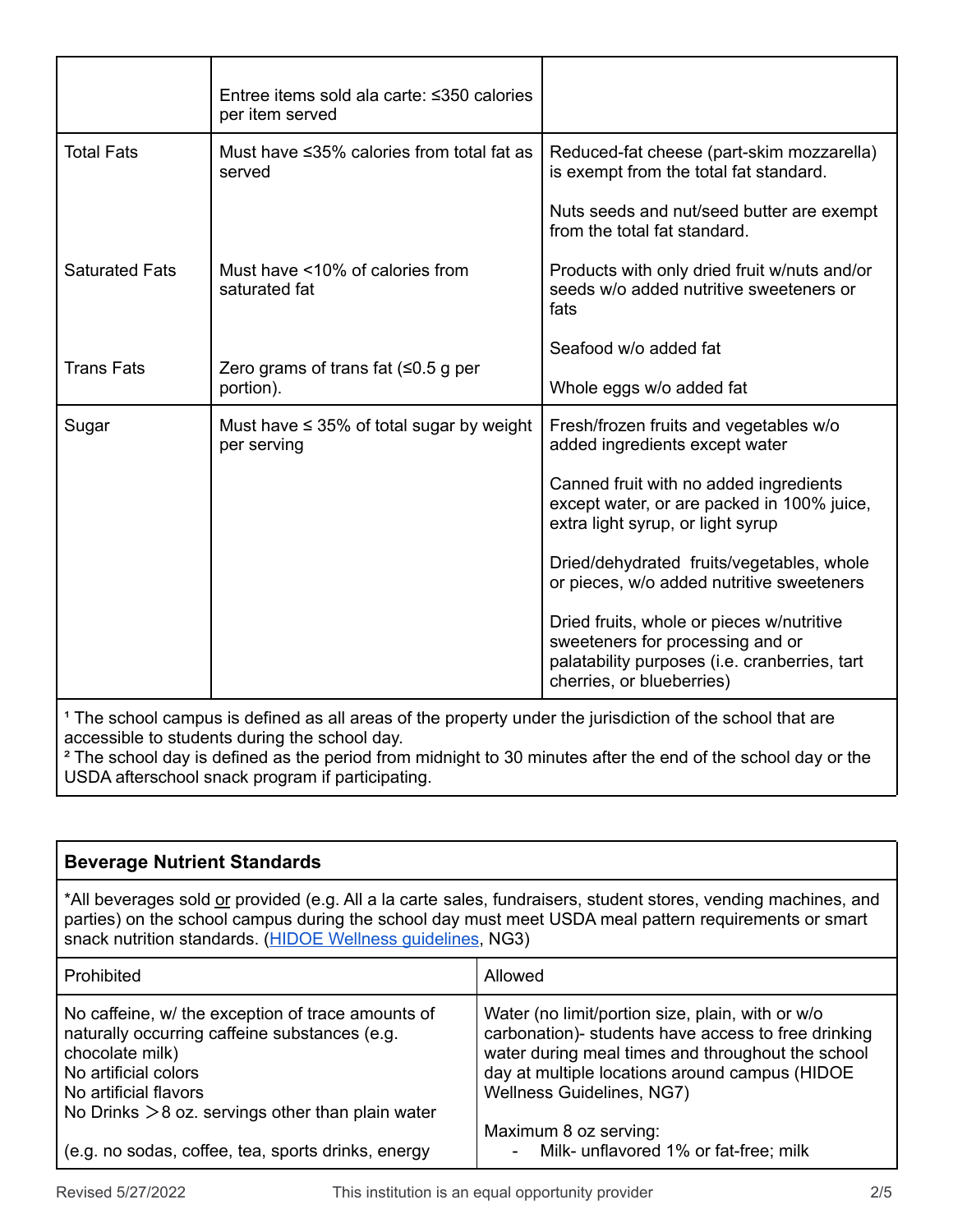| drinks) | alternatives as permitted by NSLP/ SBP; $w / \leq$<br>22 grams of sugar per 8 oz portion<br>- 100% fruit or vegetable juice no added<br>sweeteners<br>- 100% fruit or vegetable juice diluted w/water<br>and no added sweeteners |
|---------|----------------------------------------------------------------------------------------------------------------------------------------------------------------------------------------------------------------------------------|
|---------|----------------------------------------------------------------------------------------------------------------------------------------------------------------------------------------------------------------------------------|

<sup>1</sup> The school campus is defined as all areas of the property under the jurisdiction of the school that are accessible to students during the school day.

<sup>2</sup> The school day is defined as the period from midnight to 30 minutes after the end of the school day or the USDA afterschool snack program if participating.

| <b>Fundraising Standard</b>                                                                                                                                                                                                                                                                                                     | Reasoning                                                                                                                                                                                                                                                                                                                                                                                                                                                                                                                                                                                                                                                       |  |  |  |  |
|---------------------------------------------------------------------------------------------------------------------------------------------------------------------------------------------------------------------------------------------------------------------------------------------------------------------------------|-----------------------------------------------------------------------------------------------------------------------------------------------------------------------------------------------------------------------------------------------------------------------------------------------------------------------------------------------------------------------------------------------------------------------------------------------------------------------------------------------------------------------------------------------------------------------------------------------------------------------------------------------------------------|--|--|--|--|
| Hawaii Child Nutrition Programs, (The State Agency<br>of Hawaii) allows 2 exempt fundraisers per school<br>year per site to last no longer than one week for<br>school food authorities participating in the National<br>School Lunch Program and/or School Breakfast<br>Program. Smart Snacks Hawaii Exemption Policy<br>09/15 | The Healthy Hunger-Free Kids Act (HHFKA) of 2010<br>provides flexibility for special exemptions where<br>snacks offered do not need to meet the Smart Snack<br><b>Nutrition Standards.</b><br>Hawaii State Agency is allowed to establish<br>limitations on the frequency of exempt fundraisers in<br>the school day (USDA memo SP 36-2014).                                                                                                                                                                                                                                                                                                                    |  |  |  |  |
| <b>Culinary Education Programs Standard</b>                                                                                                                                                                                                                                                                                     | Reasoning                                                                                                                                                                                                                                                                                                                                                                                                                                                                                                                                                                                                                                                       |  |  |  |  |
| Culinary education programs that sell or provide food<br>to students on school campus and during the school<br>day must meet Smart Snack nutrition standards.                                                                                                                                                                   | HIDOE public schools participating in federal meal<br>programs require that all food sold outside of school<br>meal programs must meet the Smart Snack nutrition<br>standards as required by <b>HHFKA of 2010</b> , BOE<br>policy 1110-6, HIDOE Wellness quidelines. The<br>intent is to not hinder current culinary education<br>programs curriculum, but encourage steps toward a<br>healthier school environment.<br>Exemption-State Agencies may take into<br>consideration addressing culinary education<br>programs as part of an infrequent exempt fundraiser<br>policy where Smart Snack nutrition standards would<br>not apply (USDA memo SP 40-2014). |  |  |  |  |
| <b>Community Organizations Standard</b>                                                                                                                                                                                                                                                                                         | <b>Reasoning</b>                                                                                                                                                                                                                                                                                                                                                                                                                                                                                                                                                                                                                                                |  |  |  |  |
| If outside groups are utilizing the school facility<br>during the school day and instructing students, they<br>would be required to conform to HIDOE Smart Snack<br>nutrition standards if they are providing or selling<br>food to students.                                                                                   | HIDOE public schools participating in federal meal<br>programs require that all food sold outside of school<br>meal programs must meet the Smart Snack nutrition<br>standards as required by HHFKA of 2010, BOE<br>policy 1110-6, HIDOE Wellness quidelines.<br>Exemption- Community organizations would not be<br>subject to HIDOE Smart Snack nutrition standards if<br>they are using school facilities during the school day<br>and food-related activities are not accessible to<br>students.<br><b>OR</b><br>The community-organized event on school campus                                                                                               |  |  |  |  |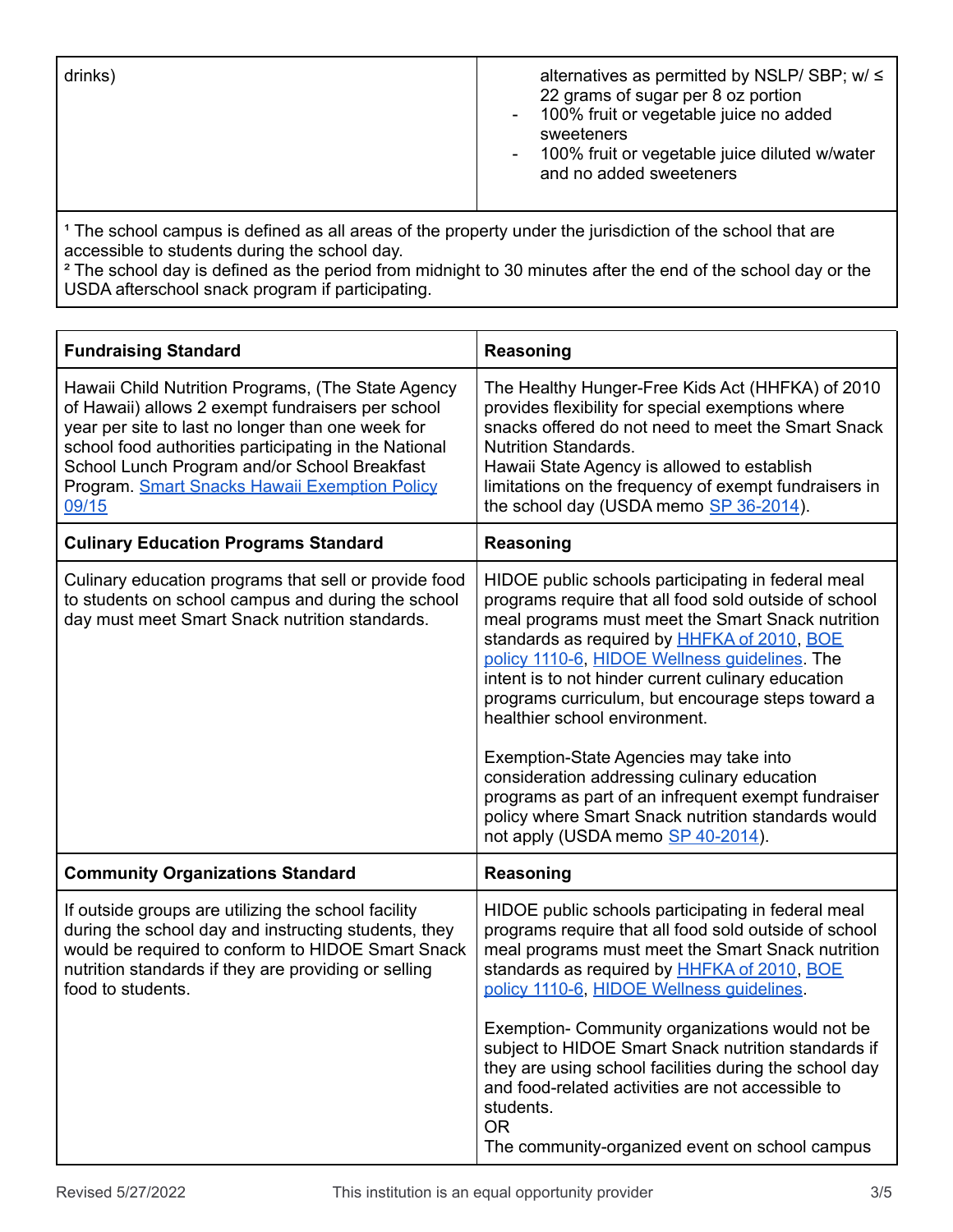|  | is considered one of the two allowed exempt<br>fundraisers per school year not lasting more than 1<br>week. |
|--|-------------------------------------------------------------------------------------------------------------|
|--|-------------------------------------------------------------------------------------------------------------|

**Smart Snack Calculator (Alliance for a Healthier Generation)-**Found on HIDOE's [Wellness](https://www.hawaiipublicschools.org/TeachingAndLearning/HealthAndNutrition/WellnessGuidelines/Pages/home.aspx) Page → Nutrition guidelines→ Additional Resources→ Smart Snack [Calculator.](https://foodplanner.healthiergeneration.org/calculator/)

**\*Note:** The HIDOE Nutrition Standards for food and beverages are stricter than USDA's Smart Snack Standards. All food and beverages that meet the Smart Snack calculator standards must also check their compliance with HIDOE's nutrition standards.

## **List of Acceptable Food and Beverages-(Connecticut State DOE)**

**\*Note:** List [1-21](https://portal.ct.gov/SDE/Nutrition/List-of-Acceptable-Foods-and-Beverages) of acceptable food Food and Beverages made public by Connecticut State DOE may be used as a resource, but will need to be cross-referenced with HIDOE Nutrition Standards for Smart Snacks. When purchasing products outside of the Federal Meal Programs (NSLP, SBP, ASP) ensure that the information listed matches the exact description, serving size, nutrition information, and UPC code on the list. Product formulations and packaging are subject to change at any time. The information supplied in these lists is based on the package label or manufacturer's information supplied at the time of the product review. If there is information that does not match the product's label you may contact SFSB registered dietitian for review prior to purchasing (808) 784-5500.

#### **Example:**

| <b>Product</b>                | <b>USDA General Nutrition</b><br>Standard (must meet at least<br>1) |                                                                       |                                                                               | <b>HIDOE Nutrition Standards</b><br>(all food sold or provided outside of a reimbursable meal when offered on campus<br>during the school day) |          |                        |                                                                                                                |                                                 |                          |                                                    |                                                 |
|-------------------------------|---------------------------------------------------------------------|-----------------------------------------------------------------------|-------------------------------------------------------------------------------|------------------------------------------------------------------------------------------------------------------------------------------------|----------|------------------------|----------------------------------------------------------------------------------------------------------------|-------------------------------------------------|--------------------------|----------------------------------------------------|-------------------------------------------------|
| Food Item/<br>Manufacturer    | Whole<br>Grain<br>≥50% by<br>weight or<br>is the 1st<br>ingredient  | The first<br>ingredient<br>comes<br>from a<br>non-grain<br>food group | Combination<br>food with at<br>least $\frac{1}{4}$ C<br>fruit or<br>vegetable | Pkg or<br>Serving<br>size                                                                                                                      | Wt $(q)$ | Calories $\leq$<br>200 | Sodium<br>Snack/side<br>dish sold a la<br>carte $\leq 200$<br>Entrée sold a<br>la carte $\leq$ 350<br>calories | Total fat<br>$\leq 35\%$                        | Saturated<br>fat $<$ 10% | Trans fat<br>zero q<br>(50.5 g)<br>per<br>portion) | Sugar $\leq$<br>35% by<br>weight per<br>serving |
| Tortilla<br>chips/<br>Sinaloa | yes                                                                 |                                                                       |                                                                               | pkg                                                                                                                                            | 28q      | 150<br>kcals           | $115 \text{ mg}$                                                                                               | 8 g x 9 kcals=<br>72/150 kcals x<br>$100 = 48%$ | 5%                       | 0 <sub>q</sub>                                     | $2 g/28$<br>g= 7%                               |

\*Does not meet smart snack standards because 48% is over the 35% total fat limit

#### **Resources:**

HIDOE Wellness Guidelines Resource page [https://www.hawaiipublicschools.org/TeachingAndLearning/HealthAndNutrition/WellnessGuidelines/Pages/hom](https://www.hawaiipublicschools.org/TeachingAndLearning/HealthAndNutrition/WellnessGuidelines/Pages/home.aspx) [e.aspx](https://www.hawaiipublicschools.org/TeachingAndLearning/HealthAndNutrition/WellnessGuidelines/Pages/home.aspx)

USDA Tools for Schools: Focusing on Smart Snacks <https://www.fns.usda.gov/cn/tools-schools-focusing-smart-snacks>

Nutrition Standards for All Foods Sold in School [https://fns-prod.azureedge.net/sites/default/files/resource-files/allfoods\\_summarychart.pdf](https://fns-prod.azureedge.net/sites/default/files/resource-files/allfoods_summarychart.pdf)

#### Connecticut Nutrition Standards